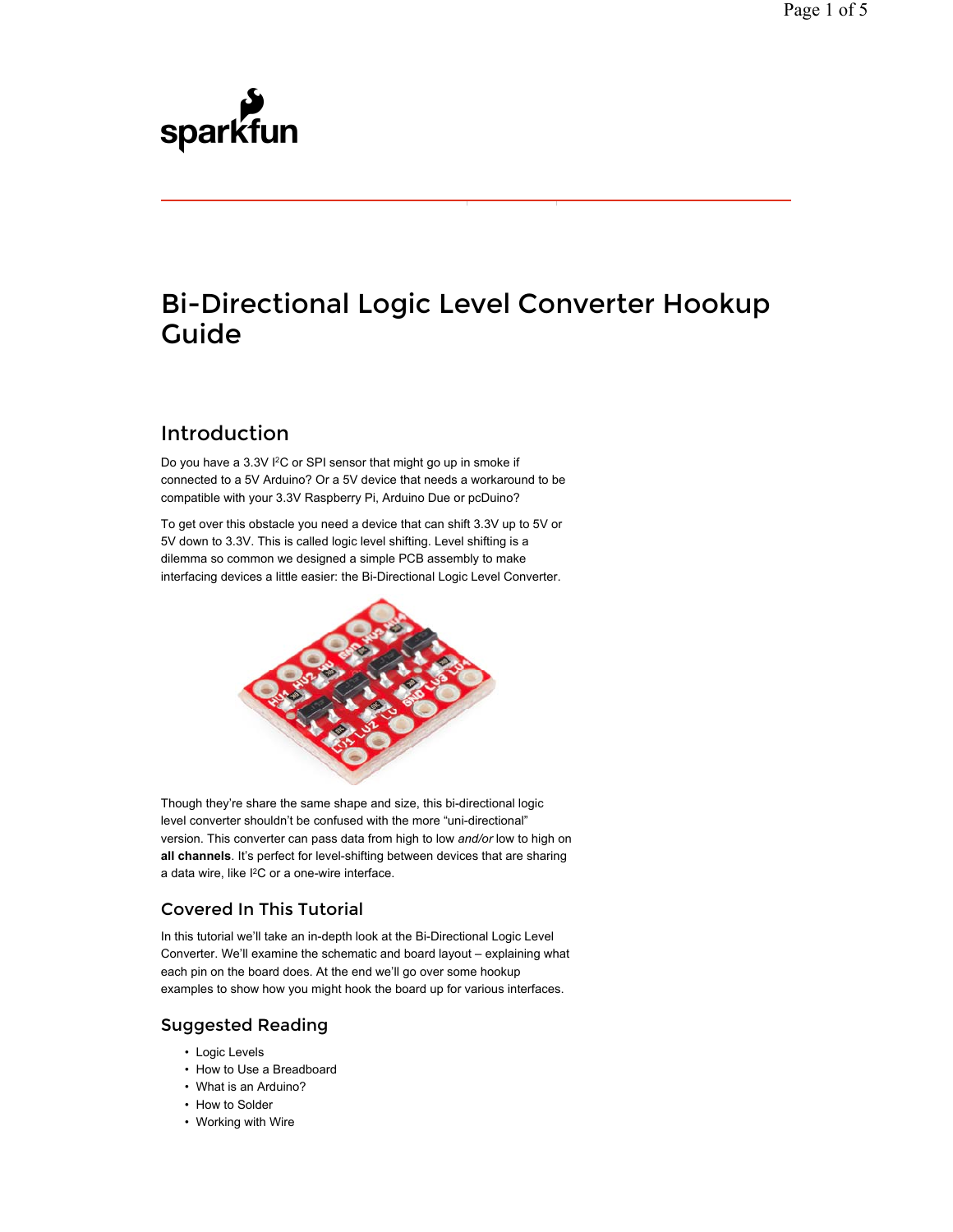## Board Overview

If you take a peak at the board's schematic, you'd find that the bi-directional logic level converter (let's shorten that to BD-LLC) is actually a very simple device. There is basically one level-shifting circuit on the board, which is repeated four times to create four level-shifting channels. The circuit uses a single N-channel MOSFET and a couple pull-up resistors to realize bidirectional level shifting.



*The bi-directional level-shifting circuit used on all four channels of the BD-LLC.*

Through some semiconductor magic, this circuit can shift a low voltage signal to high *and/or* shift a high-voltage signal to a low voltage. A 0V signal on one end remains a 0V signal on the other. For a complete analysis of this circuit, check out this excellent Philips Application Note AN97055.

#### The Pinout

There are 12 total pins on the BD-LLC – two parallel rows of six headers. One row contains all of the high voltage (e.g. 5V) inputs and outputs, the other row has all things low voltage (e.g. 3.3V).



The pins are labeled on both the bottom and top sides of the board, and organized into groups. Let's look closer at some of the pin groups:

#### Voltage Inputs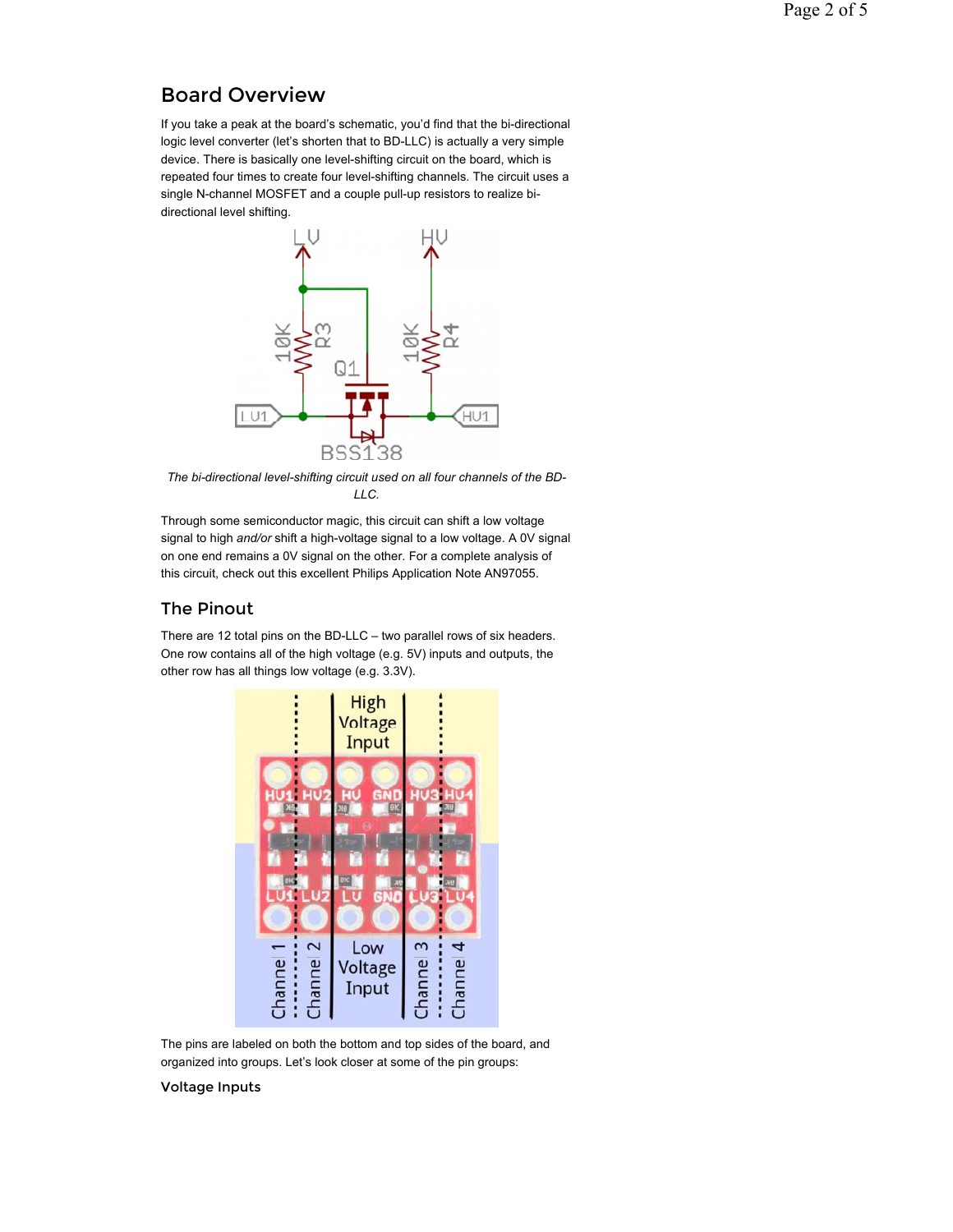The pins labeled *HV*, *LV*, and two *GND*'s provide high and low **voltage references** to the board. Supplying a steady, regulated voltage to both of these inputs is **required**.

The voltage supplied to the *HV* and *GND* inputs should be higher than that supplied to the *LV* side. For example, if you're interfacing from 5V to 3.3V, the voltage on the *HV* pin should be 5V, and the voltage on *LV* sould be 3.3V.

#### Data Channels

There are four separate data channels on the BD-LLC, each capable of shifting data to and from high and low voltages. These pins are labeled *HV1*, *LV1*, *HV2*, *LV2*, *HV3*, *LV3*, *HV4*, and *LV4*. The number at the end of each label designates the channel of the pin, and the *HV* or *LV* prefix determines whether it's on the high or low side of the channel.

A low-voltage signal sent in to *LV1*, for example, will be shifted up to the higher voltage and sent out *HV1*. Something sent in *HV3* will be shifted down and sent out of *LV3*. Use as many of these channels as your project requires. You don't have to use every single one.

Keep in mind that these level shifters are **purely digital**. They can't map an analog voltage from one max voltage to another.

## Hookup Examples

#### Assembly

Before you can plug the converter into your system, you'll need to solder something into it. There are a lot of options here. You could solder straight male headers in, and plug it right into a breadboard. Or perhaps you want to solder wires directly into it. Pick an assembly method that melds with how you intend to use the board.



Once your BD-LLC is soldered up, it's time to hook it up. Your hookup will probably vary depending on which communication interface you're using. Below we'll show how to hook the level converter for three of the most common communication protocols.

#### Using the BD-LLC for Serial

Although you won't be taking advantage of the BD-LCC's bi-directional abilities, it's perfectly fine to use the board to shift serial communication. Serial usually requires two signal wires – *RX* (receive) and *TX* (transmit) – which both have a defined direction. These signals can be passed through any of the four channels on the BD-LLC.

Let's say, for example, you want to hookup an Electric Imp Breakout Board (which has a 3.6V maximum input voltage) to an Arduino Uno via their UARTs. Here's one possible hook up: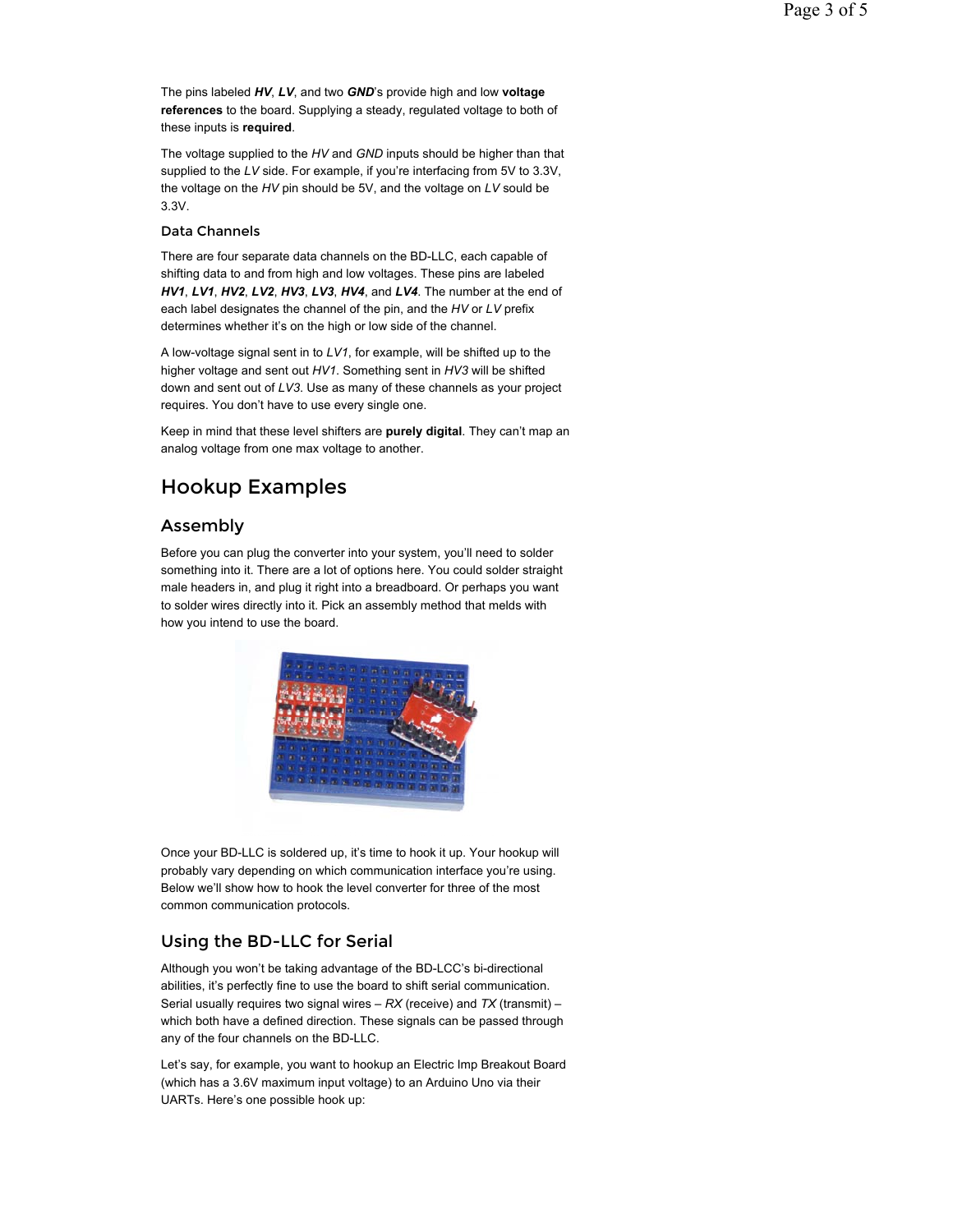

Make sure *LV* is powered at 3.3V, and *HV* is at 5V. Double-check that the channels match up, and a-shifting you will go! You've even got two extra channels to shift as you please.

## Using the BD-LLC for SPI

The BD-LLC's four channels are a perfect match for most SPI communications. SPI usually requires four wires: MOSI (master out, slave in), MISO (master in, slave out), SCLK (serial clock), and CS (chip select). These four wires can each be routed through a channel on the BD-LLC.

For example, if you wanted to connect an Arduino to an ADXL345 Breakout Board, which has an operating range of 2.0-3.6V, here's how the BD-LLC could be spliced in:



Since each of the channels on the BD-LLC are bi-directional any of the four SPI lines can go through any of the BD-LLC's four channels.

## Using the BD-LLC for  $l^2C$

 $I^2C$  is the communication standard where the BD-LLC really shines, because it requires that both data and clock signals – SDA and SCL – be bi-directional. Each of those lines can be passed through any of the BD-LLC's level-shifting channels.

For this example, let's keep using the ADXL345 breakout but instead swap over to the I<sup>2</sup>C interface. We can even add another I<sup>2</sup>C device... how about the L3G4200D Gyroscope Breakout. Since I<sup>2</sup>C is only a two-wire interface, we have room on the BD-LLC to fit in a couple of extra signals, like the interrupt outputs from each board



The two 3.3V I<sup>2</sup>C devices can both share the same level shifted SDA and SCL lines. Even more  $I^2C$  device can be added, as long as they have unique addresses.